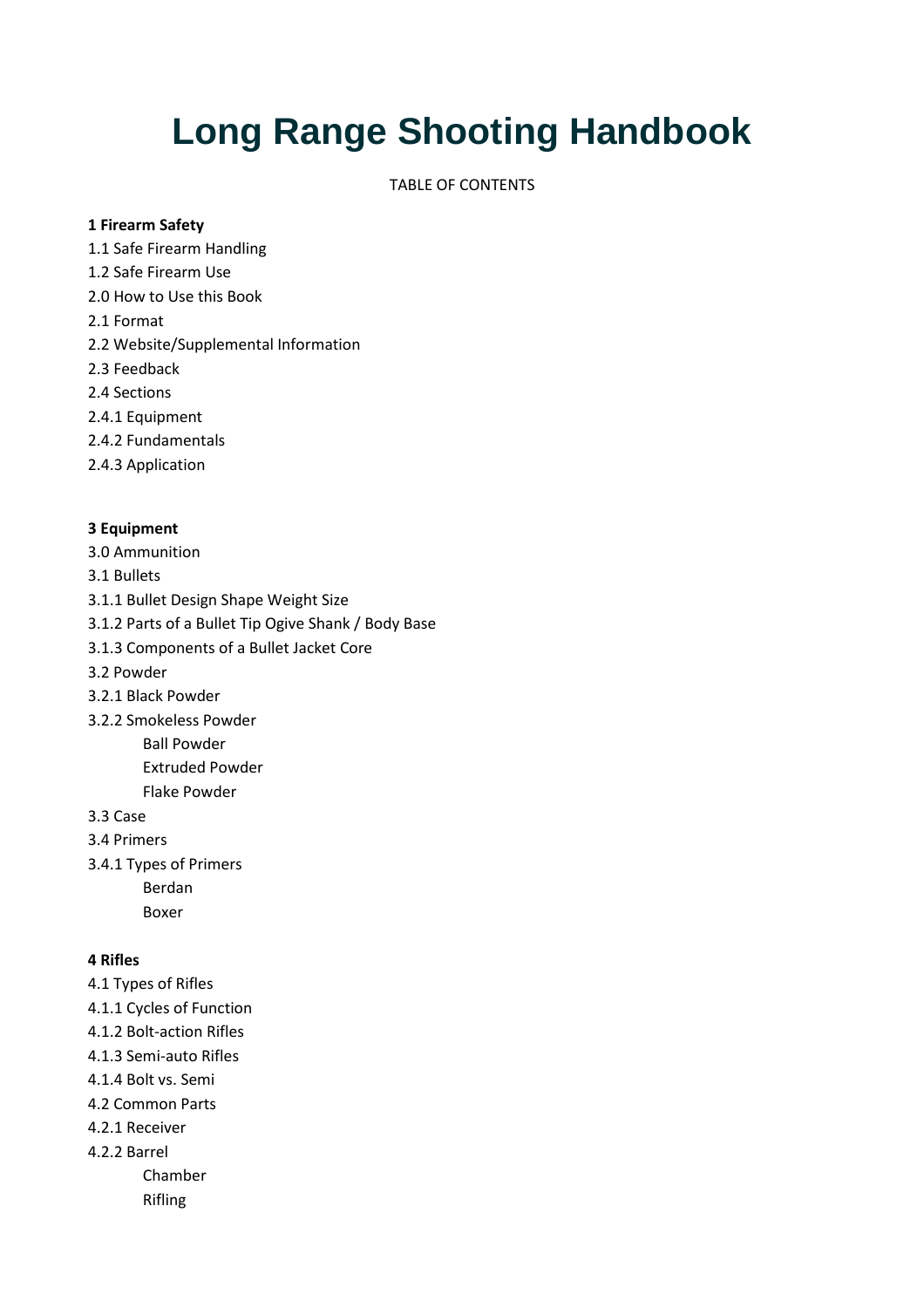Twist Rate

Throat

Contour Length

4.2.3 Trigger

Single / Double-Stage

- Lock-Time
- 4.2.4 Hammer/Striker
- 4.2.5 Sear

4.2.6 Stock

Bedding Style

4.3 Add-ons

- 4.3.1 Bipod
- 4.3.2 Sling
- 4.3.3 Cheek Bag
- 4.3.4 Bubble Level

# **5 Aiming Systems**

- 5.1 Scopes
- 5.2 Scope Components/Features
- 5.2.1 Lenses
	- Scope Caps
- 5.2.2 Reticle
- 5.2.3 Scope Body
- 5.2.4 Turrets

Zero-Stops

Bullet Drop Compensators

5.2.5 Target Focus/Parallax Adjustment

Adjustable Objectives vs. Side-Focus

Knobs Fixed Parallax

5.2.6 Magnification

Adjustable Magnification

Fixed-Power

- 5.3 Scope Adjustments
- 5.3.1 Elevation and Windage Adjustments

Elevation

Windage

- 5.3.2 Adjustable Magnification Second Focal Plane (SFP)
	- First Focal Plane (FFP)
- 5.3.3 Adjustable Parallax / Target Focus
- 5.4 Scope Mounts
- 5.4.1 Rings
- 5.4.2 Base
- 5.5 Iron Sights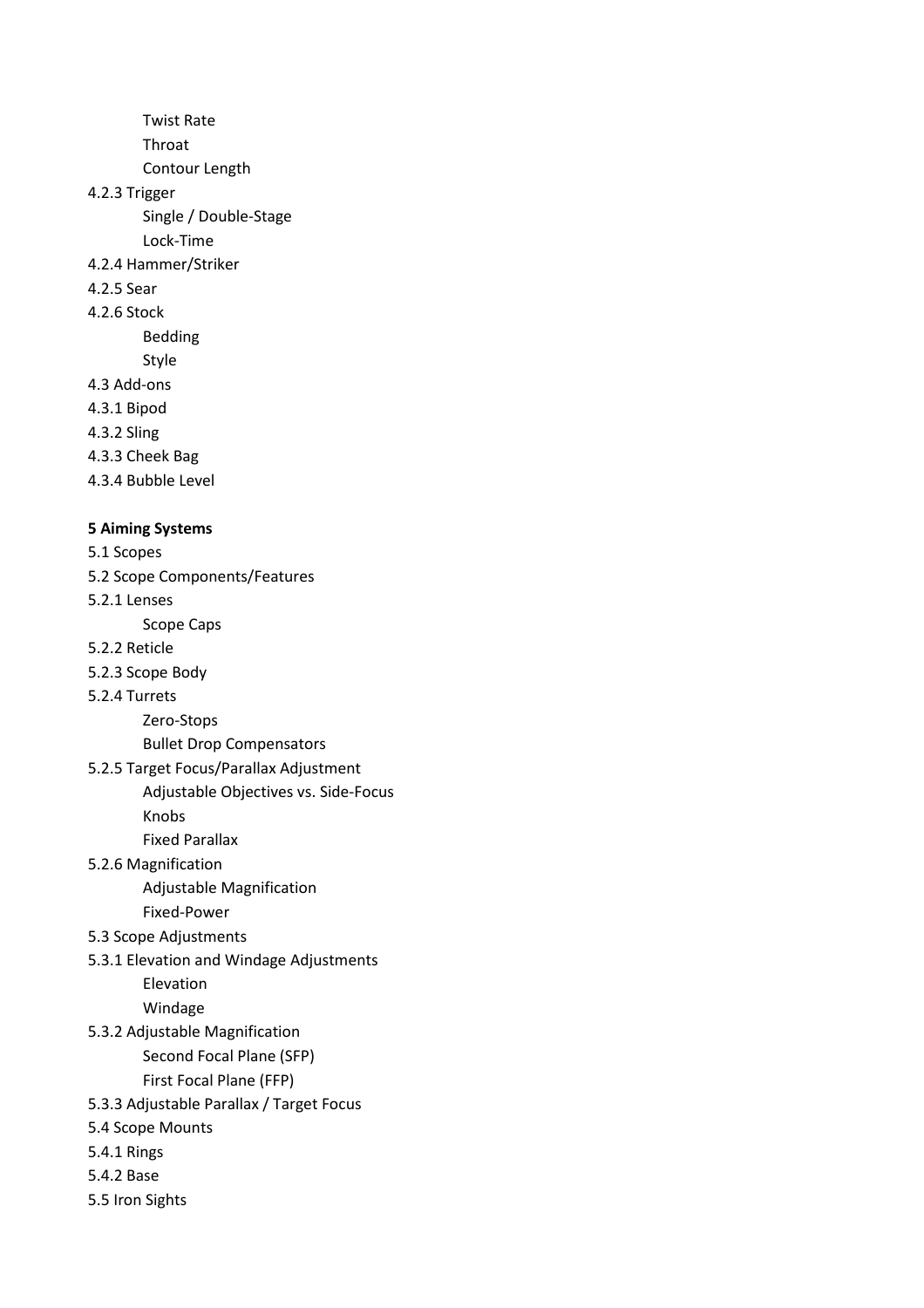- 5.6 Adjusting Iron Sights
- 5.7 Laser Sights

#### **6 Accessories**

6.1 Shooting Bag 6.2 Sand Sock 6.2.1 Sand Sock Use 6.3 DOPE Book 6.4 Calculators 6.4.1 Mechanical Calculators 6.4.2 Standard Electronic Calculators 6.4.3 Ballistic Calculators 6.5 Wind Meter 6.6 Chronograph 6.6.1 Optical Chronographs 6.6.2 Electromagnetic Chronographs 6.6.3 Doppler Radar 6.7 Tools 6.7.1 At-home 6.7.2 In Your Range Bag 6.8 Spotting Scope / Binoculars 6.8.1 Spotting Scope 6.8.2 Binoculars Setting up Binoculars 6.9 Laser Rangefinder

#### **7 Selecting the Right Rifle, Scope, and Ammunition**

- 7.1 Bolt Action Rifles
- 7.1.1 Trigger
- 7.1.2 Stock
- 7.1.3 Barrel
- 7.2 Semi-auto Rifles
- 7.2.1 Trigger
- 7.2.2 Stock/Exterior

Free-float Fore-end Buttstock

- 7.2.3 Barrel
- 7.3 Scopes
- 7.3.1 FFP/SFP
- 7.3.2 Reticle
- 7.3.3 Turrets
- 7.4 Ammunition
- 7.4.1 Match-grade Ammo
- 7.4.2 Caliber Selection Fundamentals

#### **8 Fundamentals of Marksmanship**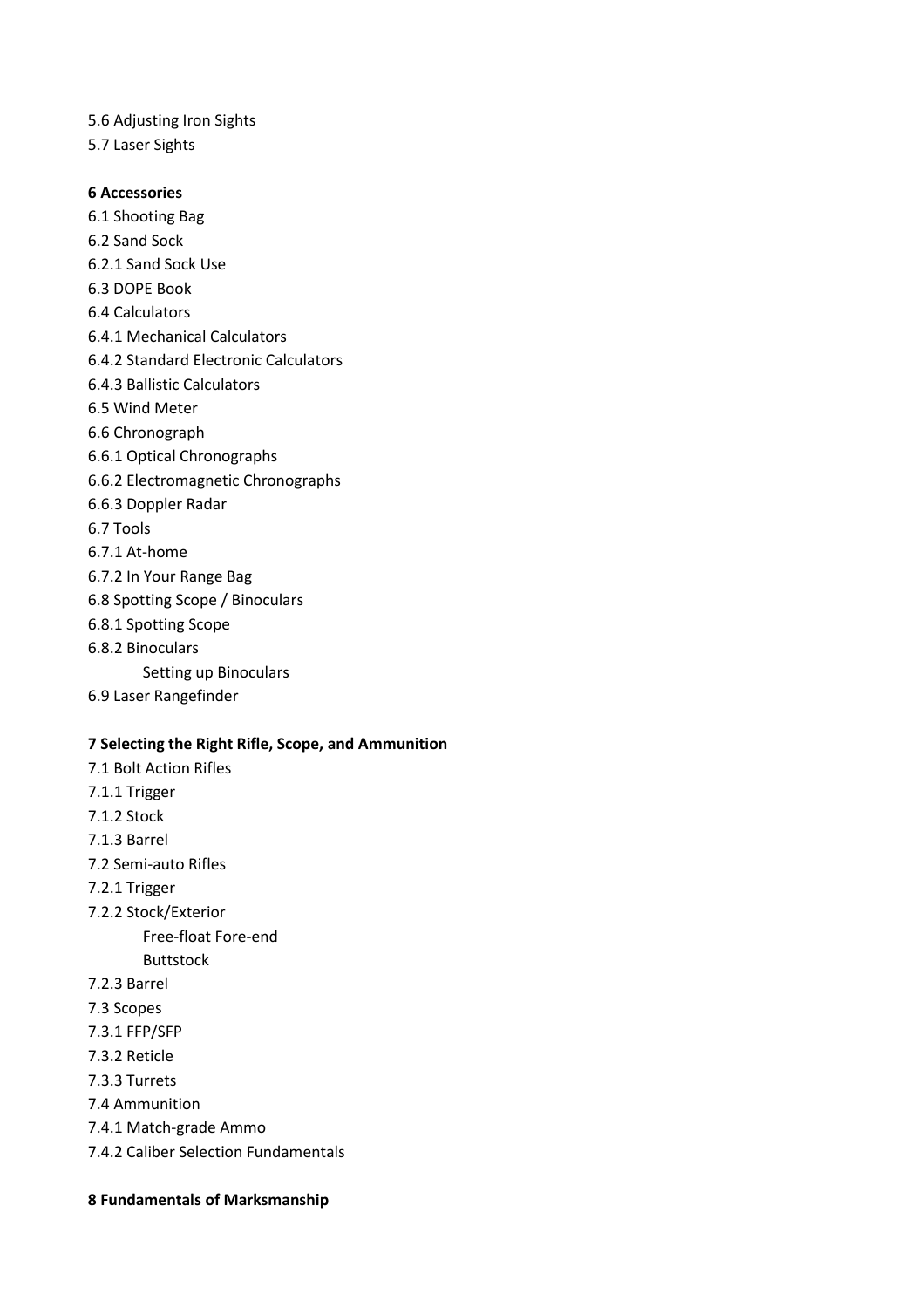- 8.1 Aiming with Iron Sights
- 8.1.1 Sight Alignment
- 8.1.2 Sight Picture
	- Center Hold
	- 6 o'clock Hold
	- Line of White/Sub-6 Hold
- 8.2 Aiming with a Scope
- 8.2.1 Sight Alignment
- 8.2.2 Sight Picture
- 8.2.3 Magnification
- 8.3 Aiming Generally
- 8.3.1 Focus on What you Can Control
- 8.3.2 Aim Small / Miss Small
- 8.3.3 Calling Your Shots
- 8.4 Trigger Control
- 8.4.1 Follow Through
- 8.4.2 Dry-Fire
- 8.5 Stable Position
- 8.5.1 Breathing/Pulse

#### **9 Units of Measurement**

9.1 Linear Measurements 9.1.1 Yards (yds) 9.1.2 Meters (m) 9.1.3 Converting Between Yards and Meters 9.1.4 Linear Conversion Charts 9.2 Angular Measurements 9.2.1 Minute of Angle (MOA) 9.2.2 Milliradian (Mil) 9.2.3 Using MOA and Mils 9.2.4 Converting Between MOA and Mils 9.2.5 MOA vs. Mil 9.3 Other Measurements 9.3.1 Mass / Weight 9.3.2 "Speed" Speed Velocity Acceleration 9.3.3 Energy 9.3.4 Bullet Efficiency G1 Drag Model G7 Drag Model

## **10 Ballistics**

10.1 Internal 10.1.1 Ignition Types of Powder Powder Quantity Resistance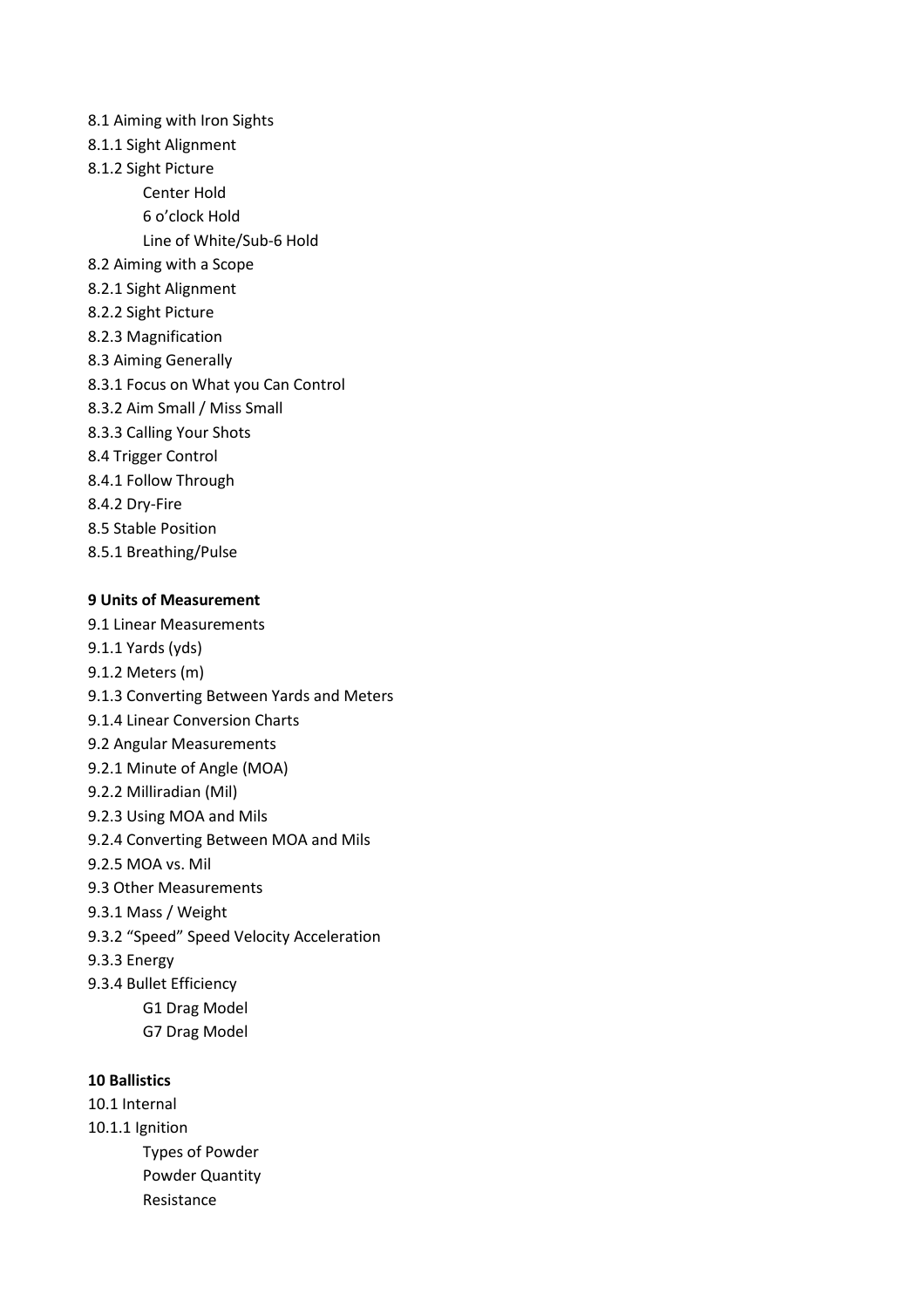Volume

- 10.1.2 Projectile Acceleration
	- Recoil
- 10.2 External
- 10.2.1 Gravity
- 10.2.2 Ballistic Line-of-Sight Ballistic Loophole
- 10.2.3 Calculating Bullet Path
- 10.2.4 Uphill/Downhill Effect
- 10.2.5 Bullet Efficiency
- 10.2.6 Supersonic / Subsonic Flight

Trans-sonic Zone

Magnus Effect

- 10.2.7 Spin Stabilization
- 10.2.8 Spin Drift

Poisson Effect

10.2.9 Coriolis Effect

Horizontal Component

Vertical Component / Eotvos Effect

- 10.2.10 Additive Shift
- 10.3 Terminal
- 10.3.1 Energy.
- 10.3.2 Momentum

### **11 Environmental Effects**

11.1 Air Density

## 11.1.1 Air Pressure

Station Pressure Barometric Pressure Effect on a Bullet

11.1.2 Temperature

Ambient Temperature

Ammunition Temperature

11.1.3 Humidity

11.1.4 Additive Effect Application

#### **12 Scope Mounting and Setup**

- 12.1 Mounting the Base
- 12.1.1 Integral Bases
- 12.1.2 Ring and Base Combos
- 12.1.3 Bedding Your Base
- 12.1.3 Mounting Instructions

12.2 Mounting the Rings

- 12.2.1 One-piece Rings
- 12.2.2 Quick-Detach Rings
- 12.2.3 Vertically Split Rings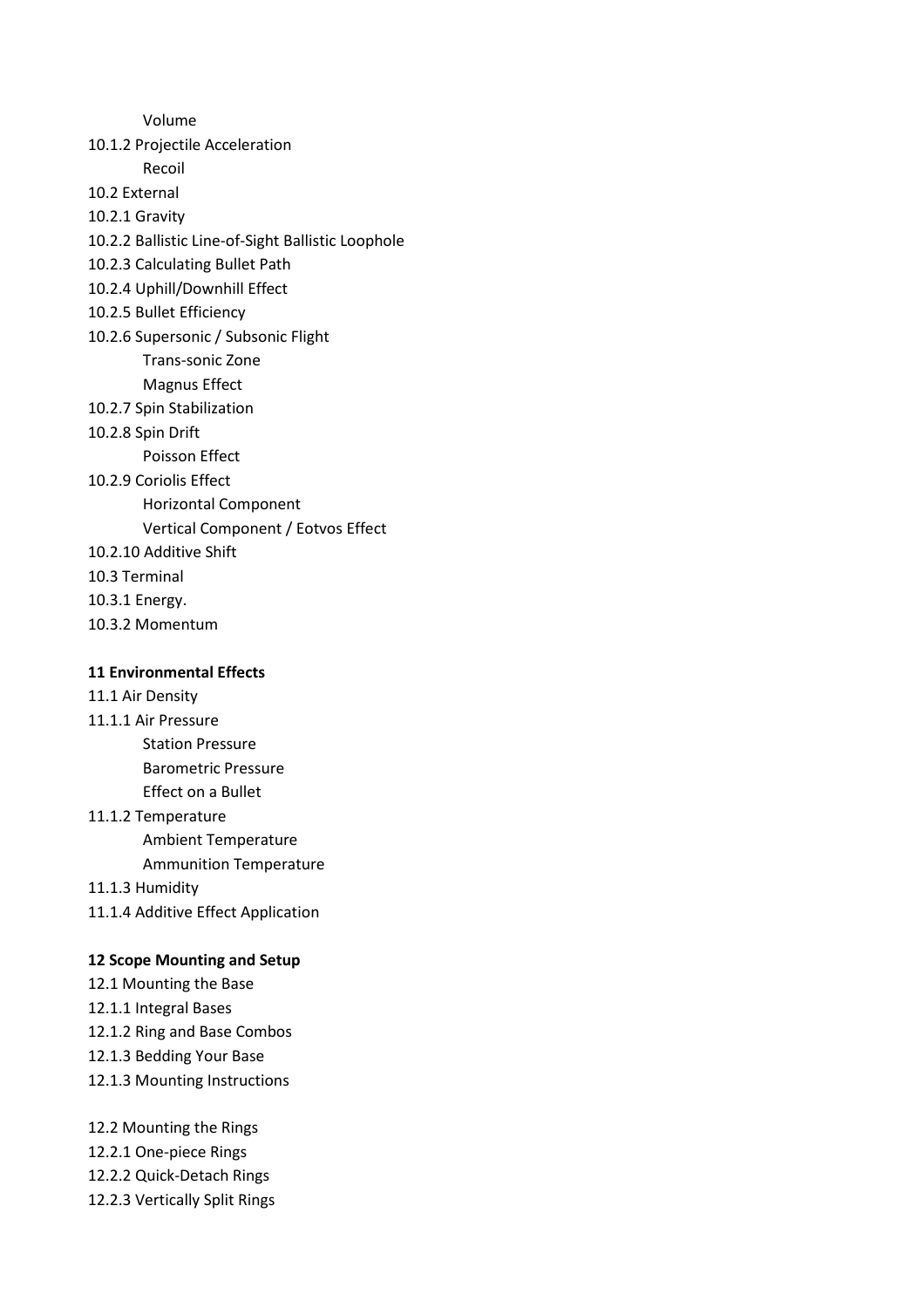12.2.4 Mounting Instructions 12.3 Mounting the Scope 12.3.1 Mounting Instructions 12.4 Adjusting the Scope 12.4.1 Ocular Focus 12.4.1 Target Focus

#### **13 Shooting**

13.1 Shooter Position 13.1.1 Body Shoulder Head 13.1.2 Natural Point of Aim 13.1.3 Shooting Hand 13.1.4 Support Hand 13.2 Rifle Position 13.2.1 Cant 13.3 Rifle Manipulation 13.3.1 Mounting the Rifle 13.3.2 Loading the Rifle 13.3.3 Running the Bolt 13.3.4 Clearing a Malfunction 13.4 Scope Manipulation 13.4.1 Magnification 13.4.2 Target Focus / Parallax 13.4.3 Elevation Turret 13.4.4 Windage Turret

#### **14 Spotting**

14.1 Making Initial Adjustments 14.1.1 Be Honest 14.2 Determining Bullet Impact 14.2.1 Trace 14.3 Adjusting Bullet Impact 14.3.1 Calling Shots 14.3.2 Adjust to Center 14.3.3 Be Bold 14.3.4 Focus on Hits, not Misses

## **15 Zeroing Your Rifle**

15.1 Bore-Sighting 15.2 25-yard Confirmation 15.3 100 yard zero 15.4 Slipping Scales 15.5 Mechanical Zero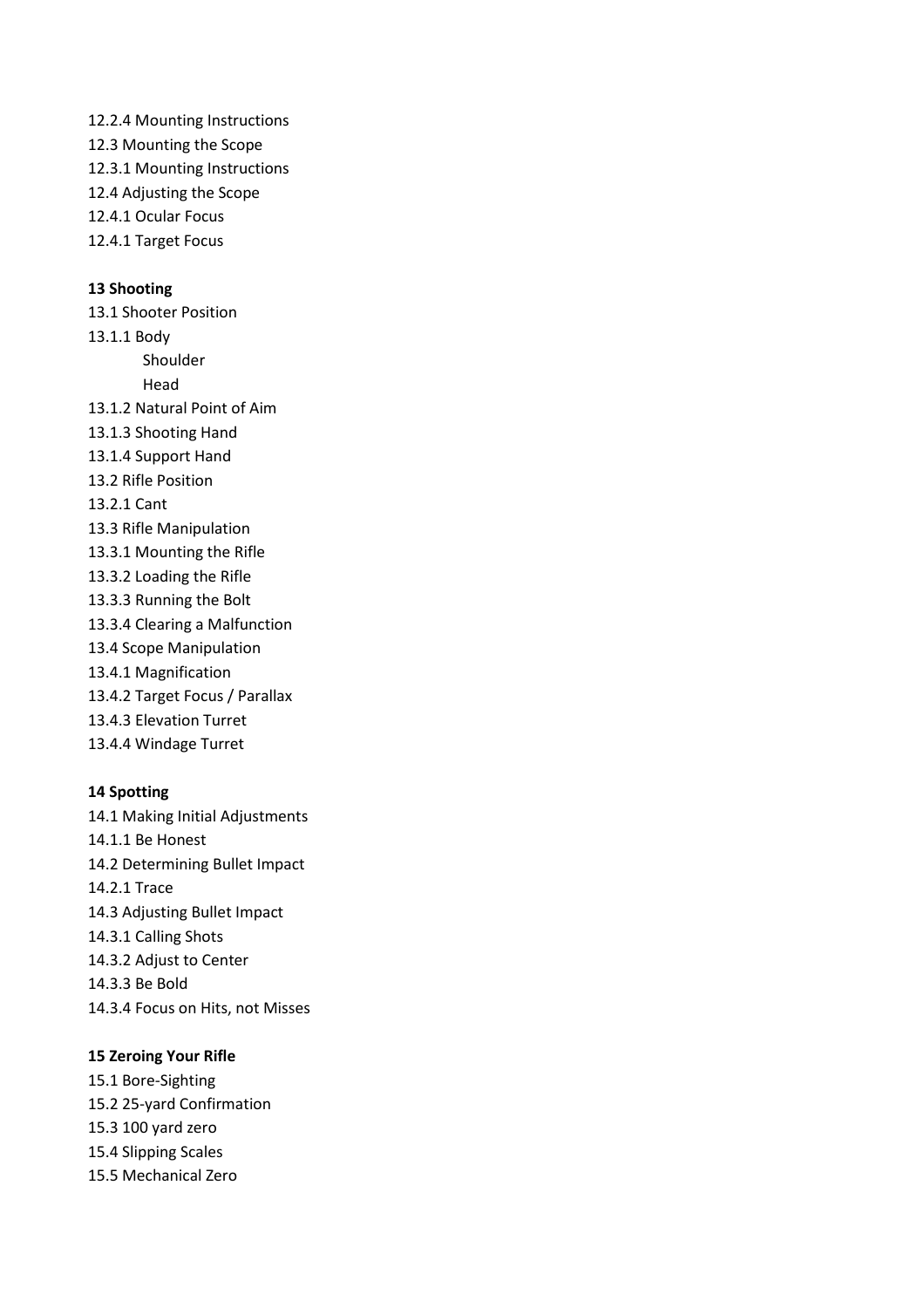#### **16 Alternate Positions**

16.1 Sling Use 16.1.1 Cuff-Style Sling 16.1.2 Hasty Sling 16.1.3 Wilderness Cleckner Cuff Sling 16.2 Seated Position 16.2.1 Crossed Leg Method 16.2.2 Crossed Ankle Method 16.3 Kneeling 16.3.1 Heel Rest Method 16.3.2 Side-of-Foot Rest Method 16.4 Kneeling Supported 16.5 Standing 16.6 Standing Supported 16.6.1 Vertical Support 16.6.2 Buddy Support 16.7 Acceptable Error 16.7.1 Perfection Isn't Always Good

#### **17 Estimating and Adjusting for Target Distance**

- 17.1 Angular Measurements ("Milling")
- 17.1.1 Calculating Distance with Mils
- 17.1.2 Calculating Distance with MOA
- 17.1.3 Alternate Units with Mil and MOA Calculations
- 17.1.4 Measuring Target Size with Mils and MOA Angled Target Measurements

#### **18 Estimating and Adjusting for Wind**

- 18.1 Determining Wind Speed and Direction
- 18.1.1 Wind Flags
- 18.1.2 Vegetation
- 18.1.3 Mirage
- 18.2 Determining the Effect of the Wind
- 18.2.1 Wind Value
- 18.2.2 Wind Speed
- 18.2.3 Additive Effect
- 18.2.4 "Seeing" the Wind
- 18.3 Adjusting for Wind
- 18.3.1 Holding for Wind Using the Target Using the Reticle

#### **19 Estimating and Adjusting for Angles**

- 19.1 Measuring Angle
- 19.2 Calculating the Effect on Elevation

19.2.1 Cosine

19.3 Calculating for Wind